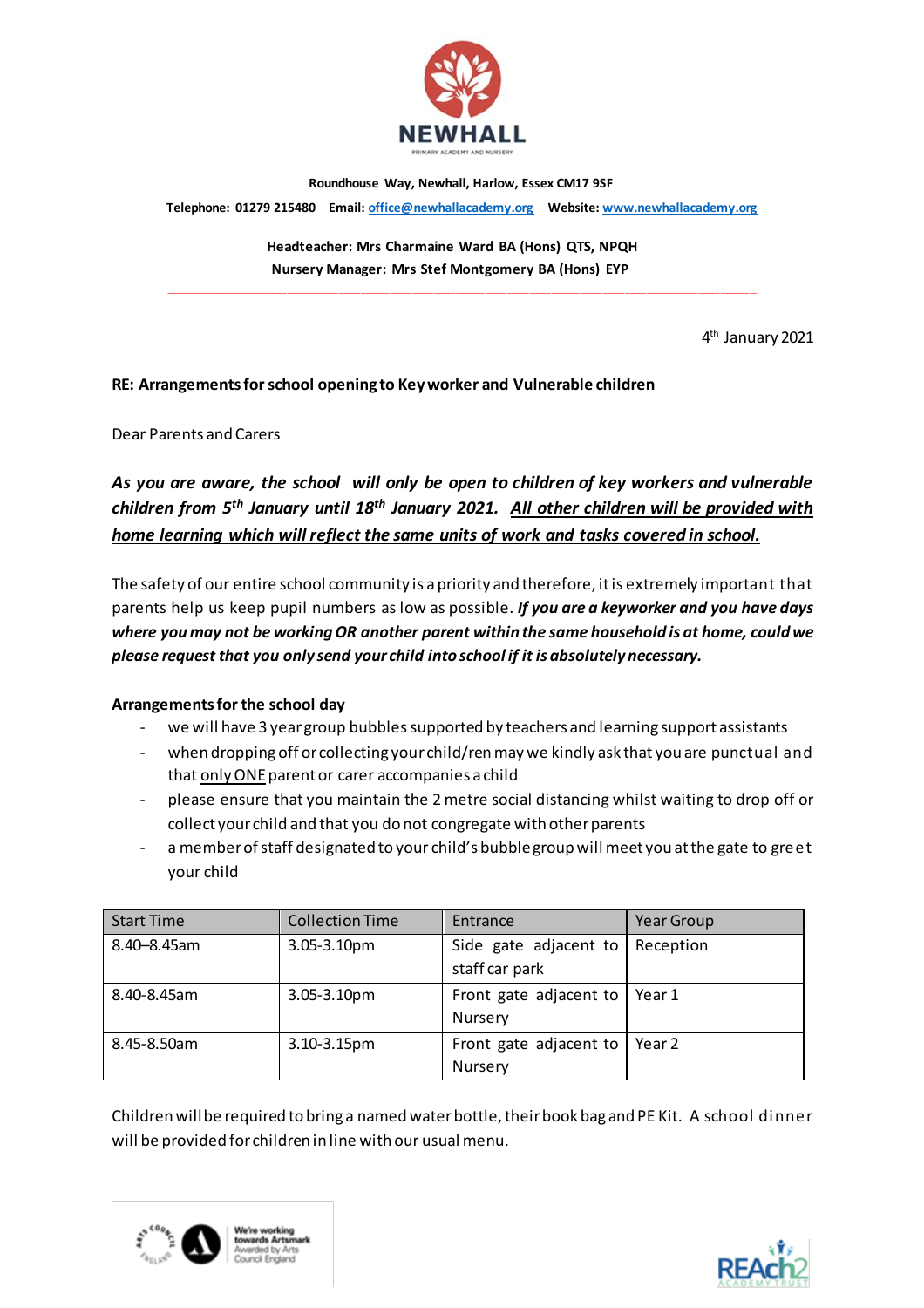# **Extended Schools**

Extended Schools will be available to only the keyworker and vulnerable children over the next 2 weeks. If your child usually attends extended schools and is coming in to school their place has been reserved for them.

Children attending breakfast and after school club need to be dropped off and collected from the main school foyer in the usual way. *Breakfast club commences at 7.30am and after school club concludes at 6pm.*

# **Home Learning**

Remote learning is a journey for us all. Our teaching staff have not as yet had to provide the level of remote learning expected at this point but they have had the necessary training using both TAPESTRY (Reception) and TEAMS (Year 1 and Year 2) as a means of sharing their teaching and providing the necessary learning resources for the vast majority of children who will not be able to come in to school at this time. As we move through the next two weeks we hope to explore different ways to further enhance our remote learning provision via these two mediums.

- Logins for TEAMS will be sent out by your child's teacher Reception parents should already have Tapestry access
- All teaching material and learning resources i.e. Powerpoints and video clips will be made available via TEAMS and TAPESTRY
- Work will be sent out for week with an overview (timetable) indicating when units will/should be covered
- Periodic welfare and wellbeing phone calls will be made by class teachers to offer advice and support – please be aware that teachers will be using a private/withheld number

# **Maintaining safe practise**

*We will continue to update our Risk Management document in order to maintain as safe a working and learning environment for staff and pupils as possible.* 

*In line with the current NHS and government advice, you should keep your child at home if they are unwell or develop coronavirus symptoms.*

[https://www.nhs.uk/conditions/coronavirus-covid-19/self-isolation-and-treatment/when-to-self](https://www.nhs.uk/conditions/coronavirus-covid-19/self-isolation-and-treatment/when-to-self-isolate-and-what-to-do/)[isolate-and-what-to-do/](https://www.nhs.uk/conditions/coronavirus-covid-19/self-isolation-and-treatment/when-to-self-isolate-and-what-to-do/)

**If you think your child may have been exposed to or has coronavirus, or if your child receives a positive test result for coronavirus, please contact the school on 01279 215480 at the earliest opportunity.**

# **Safeguarding and wellbeing support for pupils and families**

We do not underestimate how difficult the recent weeks have been for us all and we all will have been touched in some way by the coronavirus pandemic. We recognise the need to focus on pupils' emotional wellbeing as well as their return to learning. The following support is in place for pupils once they return to school.